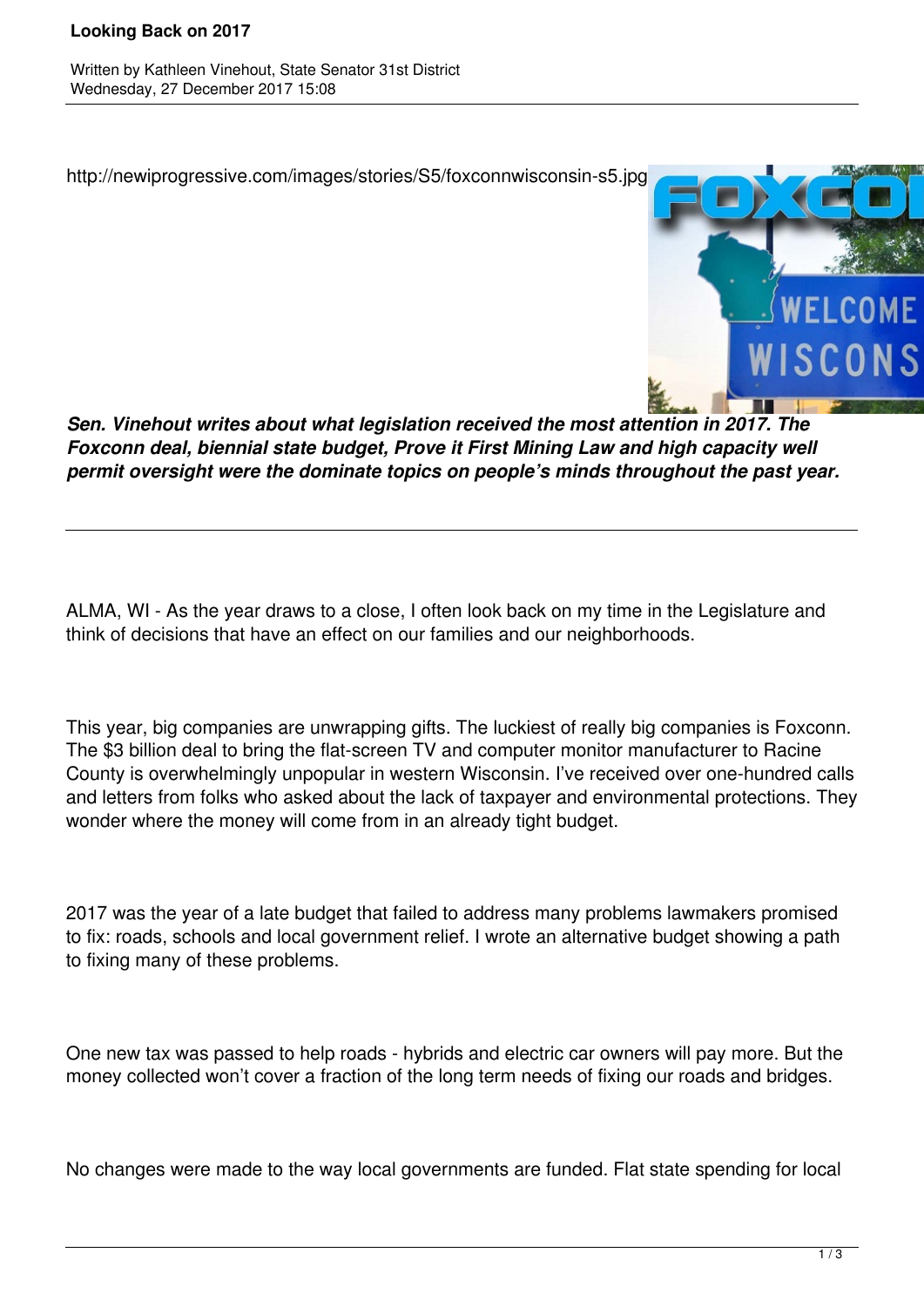## **Looking Back on 2017**

Written by Kathleen Vinehout, State Senator 31st District Wednesday, 27 December 2017 15:08

communities means more struggles to provide local services like police, fire and social services.



To address the criticism the Legislature was not fixing the problems with funding our public schools, a new task force called the Blue Ribbon Commission on School Funding was created and just recently started its work. I'm cautiously optimistic changes will come to provide fairness in school funding. Meanwhile, many families are paying higher property taxes because of school referenda passed last year to keep schools afloat.

Two other bills stand out in 2017 as topics that brought a great deal of contact from constituents: sulfide mining and high capacity wells. Overwhelmingly, people opposed getting rid of our twenty-year-old "Prove it First" law. The old law required a company to first prove metal mining was safe before it was permitted to mine. A few weeks ago, Governor Walker signed into effect a new law. It will allow mining for silver, gold, copper and other minerals without proving it can be done without polluting the environment.

People were opposed to getting rid of DNR oversight of high capacity wells. The new law created permits for these wells to be "in perpetuity," or forever.